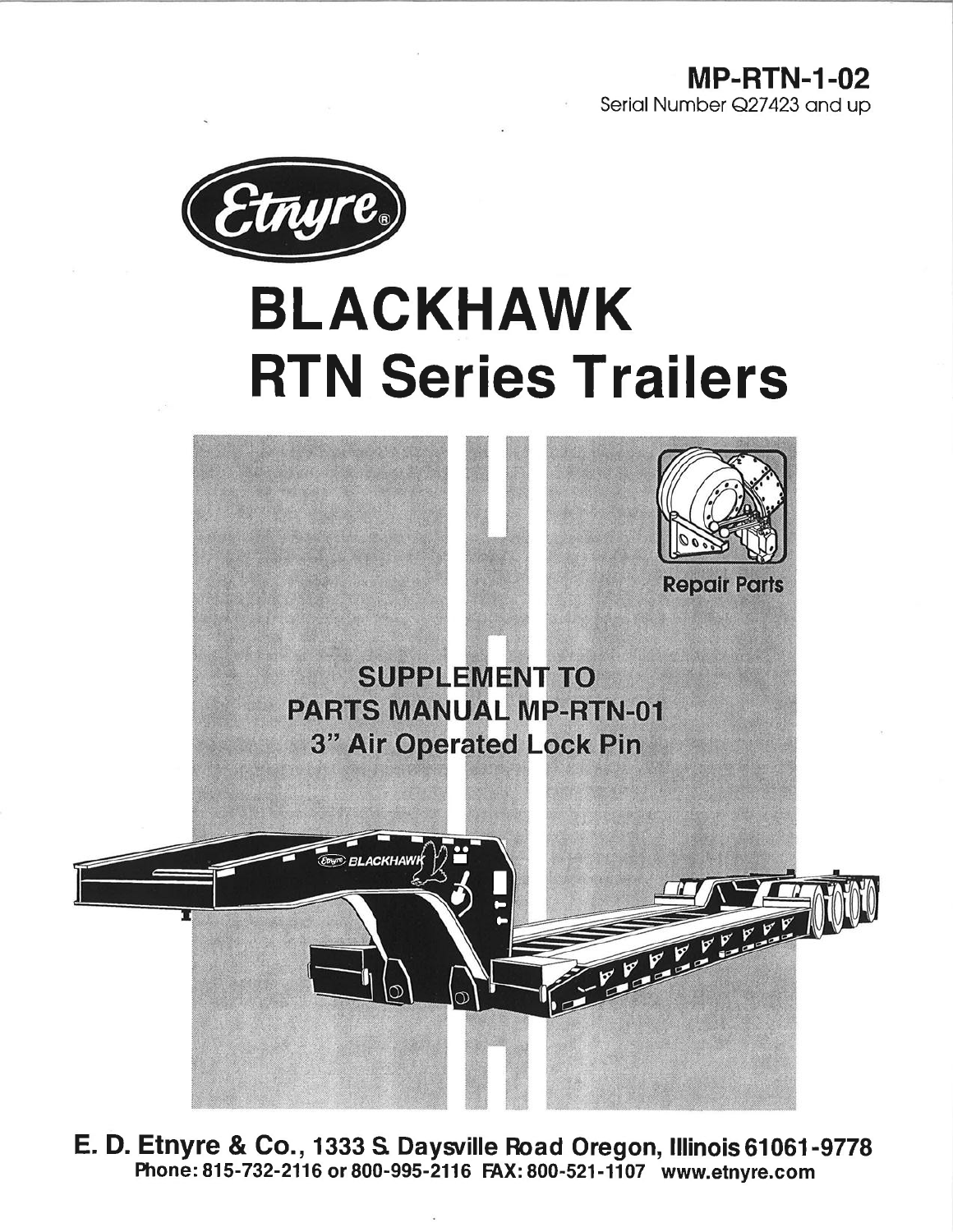#### **MP-RTN-1-02**

Gooseneck Air Lock, 3" Vertical Lock Pin

### **TRAILER PARTS MANUAL SUPPLEMENT**

#### **HOW TO ORDER PARTS**

To assure prompt delivery when ordering parts, please furnish the following information: **1)** Complete name and address of consignee. **2)** Method of shipment preferred. **3)** Is shipment to be prepaid or collect? **4)** Serial numbers of units to which parts apply. **5)** Complete part numbers and descriptions. **6)** Any special instructions.

## **Specify unit serial number when ordering parts! WARRANTY**

E. D. Etnyre & Co. warrants to the original Purchaser, it's new product to be free from defects in material and workmanship for a period of one (1) year after date of delivery to original Purchaser. The obligation of the Company is limited to repairing or replacing any defective part returned to the Company and will not be responsible for consequential damages or any further loss by reason of such defect.

**The company excludes all implied warranties of merchantability and fitness for a particular purpose. There are no warranties, express or implied, which extend beyond the description of the goods contained in this contract.**

This warranty does not obligate the Company to bear the cost of machine transportation in connection with the replacement or repair of defective parts, nor does it guarantee repair or replacement of any parts on which unauthorized repairs or alterations have been made or for components not manufactured by the Company except to the extent of the warranty given by the original Manufacturer.

This warranty does not apply to:

- (1) Normal start-up services, normal maintenance services or adjustments usu ally performed by the selling dealer, factory service representative or cus tomer personnel.
- (2) Any product manufactured by E. D. Etnyre & Co. purchased or subjected to rental use.
- (3) Any product or part thereof which shows improper operation, improper maintenance, abuse, neglect, damage or modification after shipment from factory.
- (4) Any product or part thereof damaged or lost in shipment. Inspection for damage should be made before acceptance or signing any delivery docu ments releasing responsibility of the delivering carrier.

This warranty and foregoing obligations are in lieu of all other obligations and liabilities including negligence and all warranties of merchantability or otherwise, express or implied in fact or by law.



E. D. ETNYRE & CO., Oregon, Illinois 61061-9778 1333 South Daysville Road Phone: 800-995-2116 Fax: 800-521-1107 www.etnyre.com